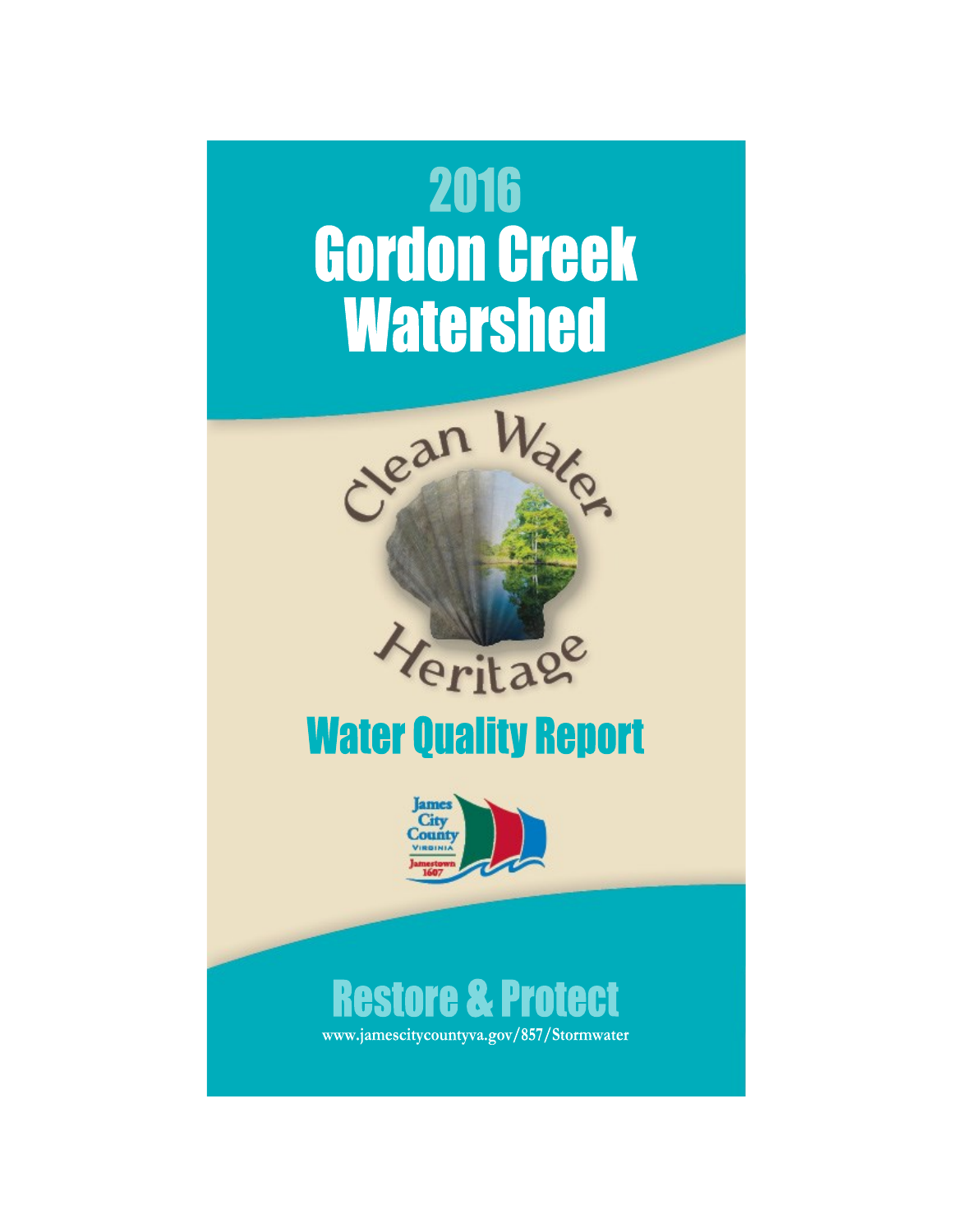#### **James City County Water Quality Strategies**

As part of a long term commitment to environmental stewardship, James City County volunteers and staff have been gathering information about stream health throughout the County since 2008. The goal of collecting water quality information is to be able to identify emerging water quality problems, target areas for restoration and preservation, document improvements from citizen and County actions and provide educational and volunteer opportunities for the public.

Volunteers and staff collect two types of data: one looks at the types of small creatures that live in streams and the other provides an indication of the amount of harmful bacteria present in a stream. Together, this information provides evidence of the overall health of the County's waterways.

The following information is a summary of known water quality conditions in the County, gleaned from data collected by the Virginia Department of Environmental Quality, from the County's volunteer water monitoring program and from completed James City County watershed management plans. As more information becomes available, this report will be updated.

## **Gordon Creek Watershed**

The Gordon Creek Watershed in James City County is considered a rural forested and small tidal watershed, with 41% of the land in a Resource Protection Area, and 17% of the watershed publicly-owned. Current habitat assessments for most of Gordon Creek have been rated as "excellent" in terms of how well it should sustain life. Although this watershed is 86% forested, it has seen some development in the last few years, including two elementary schools, one middle school and the creation of Freedom Park and Interpretive Center. Chickahominy Riverfront Park is situated on the mouth of Gordon Creek and provides kayaks and boat launches for recreation opportunities.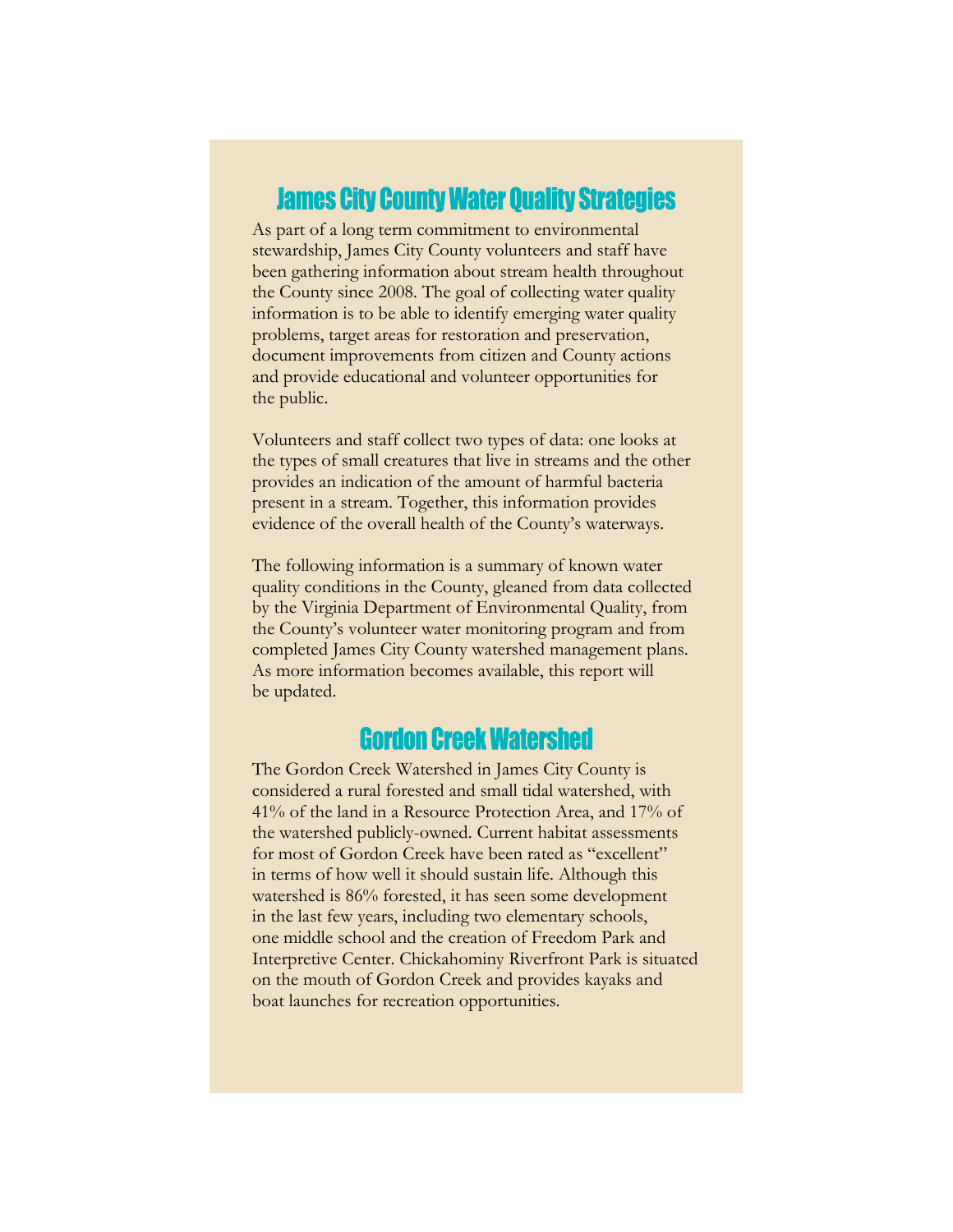#### **Water Quality Conditions**

The Virginia Department of Environmental Quality (VADEQ) has Gordon Creek listed as polluted for enterococcus bacteria. The presence of this bacteria indicates that people may get sick if they ingest water from it, so swimming advisories are in effect. In 2012 when the bacteria levels began to exceed state standards, Gordon Creek was put on Virginia's impaired waters list.

Through the Stormwater Division's Water Quality Monitoring Program and the efforts of County staff and citizen volunteers, monitoring results show that, overall, Gordon Creek water quality ranges from unacceptable to acceptable. The last monitoring performed in the watershed indicated a marginally acceptable level, but monitoring has been hampered by beaver activity in the area, changing flowing streams into ponds. Further sampling should indicate the direction the trend is taking.

#### **Problems in the Watershed**

Bacterial pollution is inhibiting recreation activities in Gordon Creek.

#### **Completed Studies and Plans**

- Gordon Creek Watershed Management Plan (VHB, 2011)
- The Gordon Creek Baseline Assessment and Conservation Area Report (CWP, 2008)
- $\bullet$  Jolly Pond Dam Alternatives Analysis (Timmons Group, 2008)

### **What Can Citizens Do?**

- Clean up after your pet. Pet waste contains bacteria and viruses that are harmful to people and the environment.
- Fertilize properly. Learn about your soil and the type of grass in your yard to make a responsible fertilizing plan. Contact Turf Love at 757-564-2170 for help in identifying your yard needs.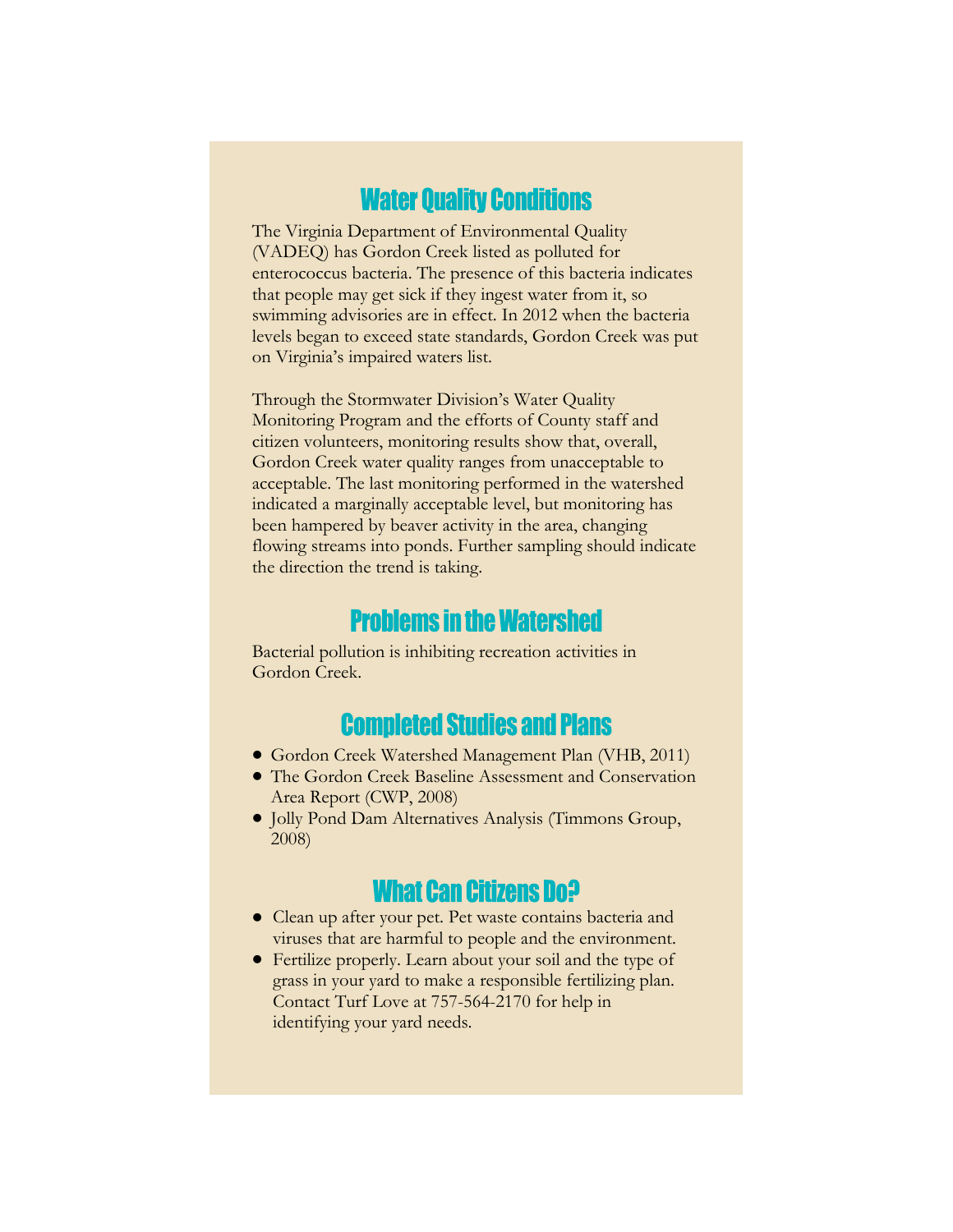- Leave a natural plant buffer around streams or stormwater ponds. Vegetation filters pollutants before they get to the water.
- Don't put fats and oils down the drain. Fatty deposits build up in the sewer system and can lead to sanitary sewer overflows, leaving harmful bacteria and viruses in the environment.
- Wash your car on the grass, not on pavement. Soap and grease will be filtered through the grass and soil before getting into groundwater.
- Plant a rain garden. These beautiful landscaped areas can act as a trap for rain water and can prevent erosion in areas where there is a lot of stormwater run-off.
- Power-wash with care. Look for cleaning products with environmentally-friendly ingredients.
- Don't put leaves and yard clippings in road ditches or on top of storm-drain inlets. Collect leaves and clippings for compost or drop off at a County transfer station.
- Go to askhrgreen.org for more helpful ideas.